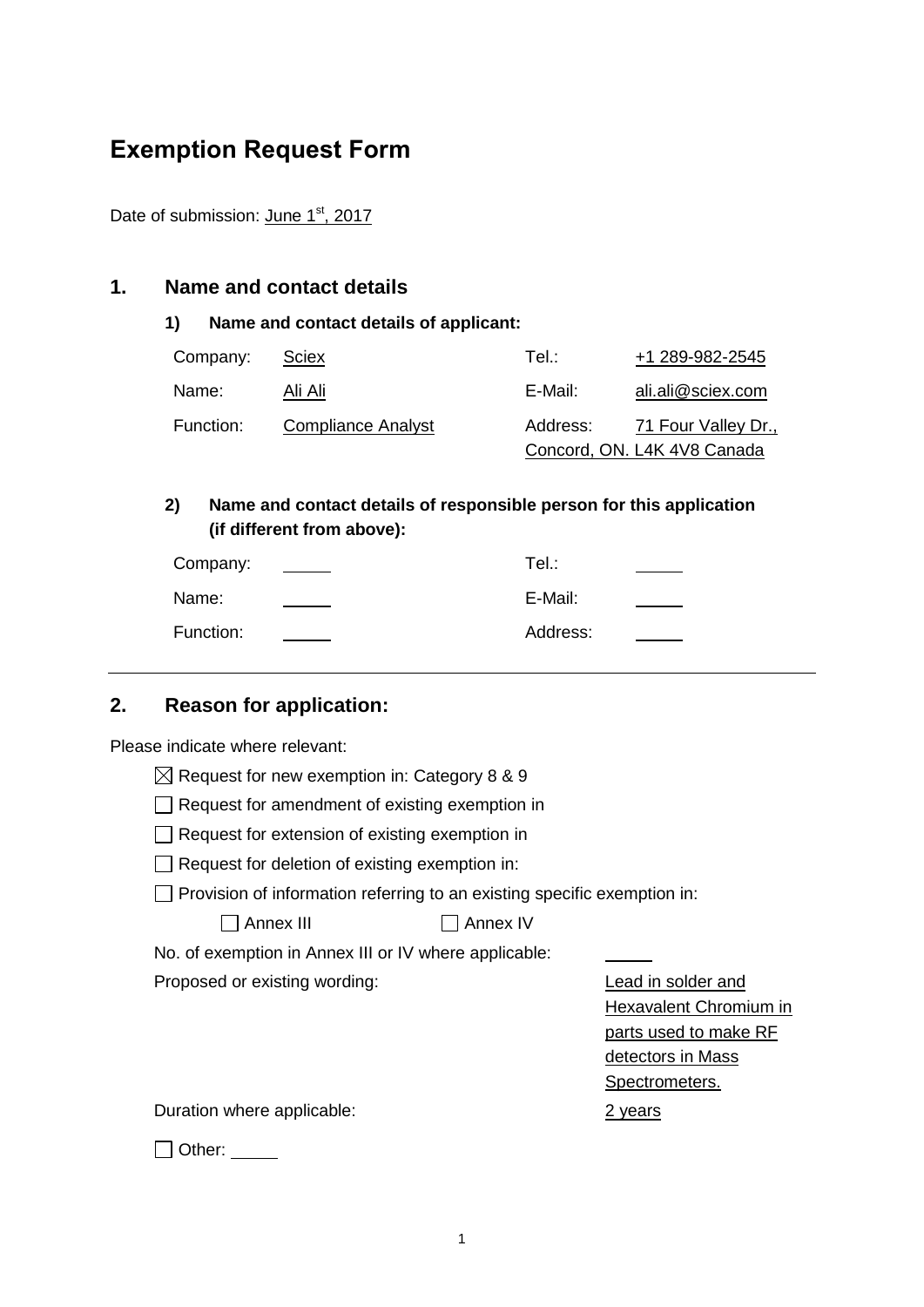## **3. Summary of the exemption request / revocation request**

This request is to exempt the use of lead in solder and the use of Hexavalent Chromium in parts used in the making of the RF detectors that are used in our mass spectrometers (MS). The RF detectors require certain thermal properties to operate accurately which is categorized as a company trade secret. The information that can be shared indicates that a RoHS compliant version was designed and built, but it did not pass failure analysis. A conversion plan has been developed to study the reliability of substitutes and conduct conversion to RoHS where feasible.

# **4. Technical description of the exemption request / revocation request**

#### **(A) Description of the concerned application:**

1. To which EEE is the exemption request/information relevant?

Name of applications or products: Mass Spectrometers

a. List of relevant categories: (mark more than one where applicable)

| $\Box$ 1 | $\Box$ 7      |
|----------|---------------|
| $\Box$ 2 | $\boxtimes$ 8 |
| $\Box$ 3 | $\boxtimes$ 9 |
| $\Box$ 4 | $\Box$ 10     |
| $\Box$ 5 | $\Box$ 11     |
| $\Box$ 6 |               |

- b. Please specify if application is in use in other categories to which the exemption request does not refer: No
- c. Please specify for equipment of category 8 and 9:

The requested exemption will be applied in

 $\boxtimes$  monitoring and control instruments in industry

 $\boxtimes$  in-vitro diagnostics

 $\boxtimes$  other medical devices or other monitoring and control instruments than those in industry

2. Which of the six substances is in use in the application/product? (Indicate more than one where applicable)

| $\boxtimes$ Pb | $\Box$ Cd | $\Box$ Hg | $\boxtimes$ Cr-VI | $\Box$ PBB | $\Box$ PBDE |
|----------------|-----------|-----------|-------------------|------------|-------------|
|                |           |           |                   |            |             |

3. Function of the substance: Lead in Solder (Sn63Pb37) and Hexavalent Chromium coating.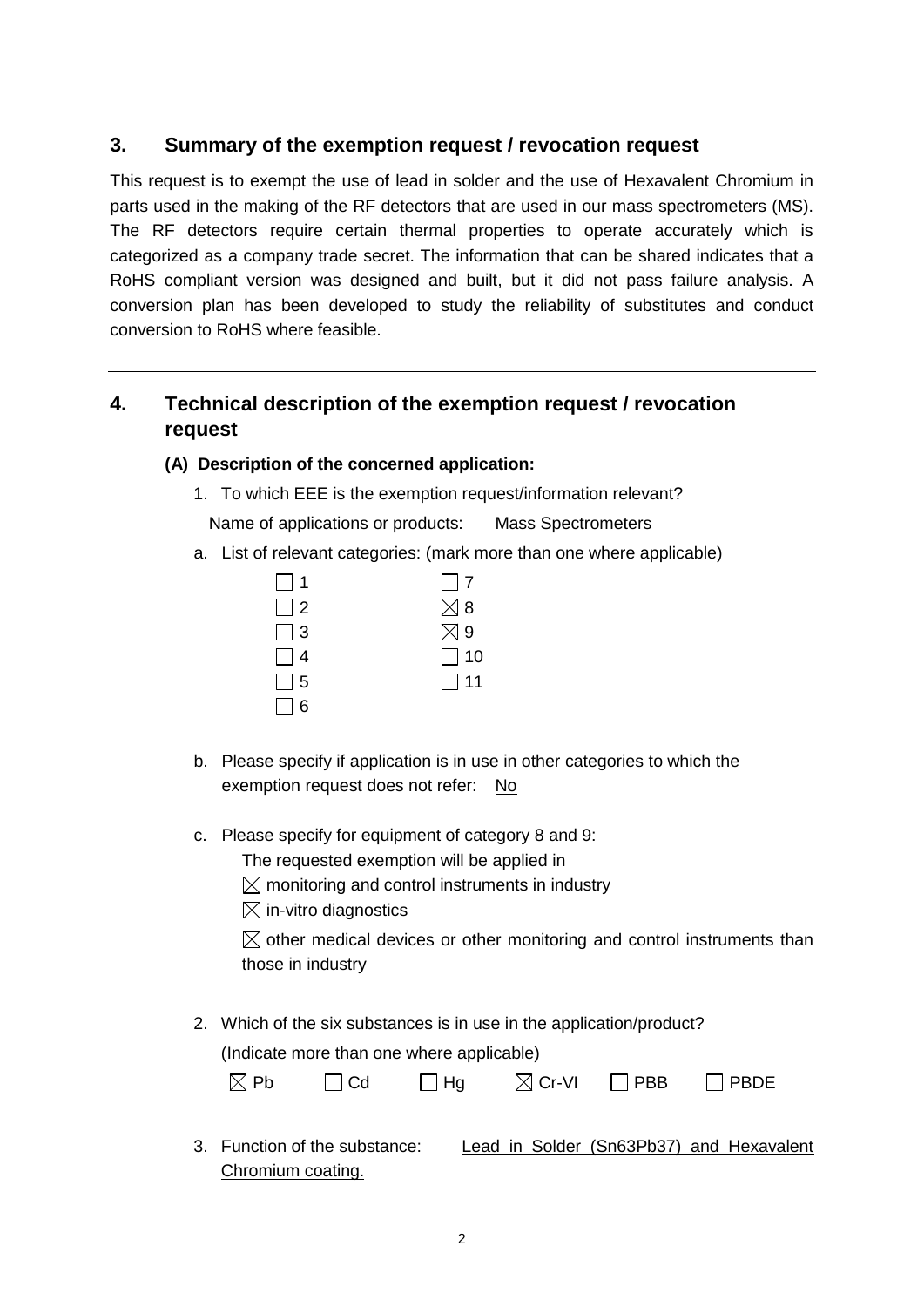- 4. Content of substance in homogeneous material (%weight): Lead is 37%, Hexavalent Chromium is between 0.1565 and 0.9065 µg/cm<sup>2</sup>.
- 5. Amount of substance entering the EU market annually through application for which the exemption is requested: between 15 to 20g of Lead, 194mg of Hexavalent Chromium. Calculations and test report(s) can be provided as reference files. Please supply information and calculations to support stated figure.
- 6. Name of material/component: Lead in Solder (Sn63Pb37) and Hexavalent Chromium in parts.
- 7. Environmental Assessment:

| LCA: | $\Box$ Yes     |
|------|----------------|
|      | $\boxtimes$ No |

**(B) In which material and/or component is the RoHS-regulated substance used, for which you request the exemption or its revocation? What is the function of this material or component?**

Material used in the RF detectors which is an essential part of the Mass Spectrometer. The RF detectors convert a high voltage RF input to a low voltage DC output signal. The DC output signal is used as the feedback for precision control of the high voltage RF applied to the quadrupole mass filter in our instruments. In order to meet our analytical mass stability and peak width stability requirements, the RF detector is required to be very stable, quite accurate, and highly linear over two orders of magnitude of input voltage. In order to meet these requirements, the RF detector uses special capacitors held within a temperature controlled oven.

**(C) What are the particular characteristics and functions of the RoHS-regulated substance that require its use in this material or component?**

A combination of lower soldering temperature and maintenance of shielding effectiveness of the detector capacitor case.

## **5. Information on Possible preparation for reuse or recycling of waste from EEE and on provisions for appropriate treatment of waste**

**1) Please indicate if a closed loop system exist for EEE waste of application exists and provide information of its characteristics (method of collection to ensure closed loop, method of treatment, etc.)**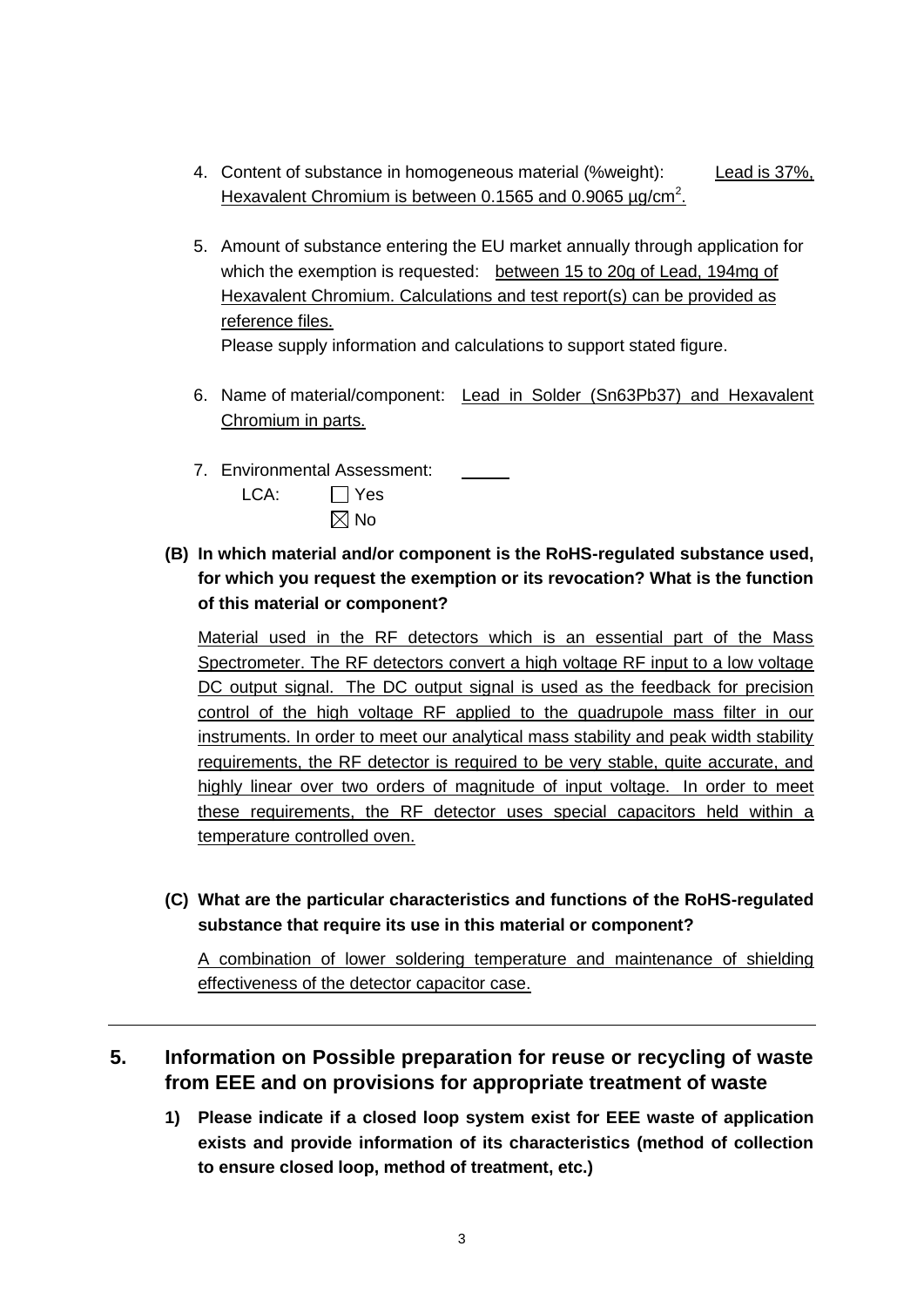| Yes. Mass Spectrometers are used in laboratory settings and are disposed of in a |  |  |  |  |
|----------------------------------------------------------------------------------|--|--|--|--|
| controlled system.                                                               |  |  |  |  |

#### **2) Please indicate where relevant:**

- $\boxtimes$  Article is collected and sent without dismantling for recycling
- Article is collected and completely refurbished for reuse
- $\Box$  Article is collected and dismantled:
	- $\Box$  The following parts are refurbished for use as spare parts:  $\Box$
	- $\Box$  The following parts are subsequently recycled:  $\Box$
- Article cannot be recycled and is therefore:
	- $\Box$  Sent for energy return
	- □ Landfilled
- **3) Please provide information concerning the amount (weight) of RoHS substance present in EEE waste accumulates per annum:**
- $\Box$  In articles which are refurbished

| $\boxtimes$ In articles which are recycled          | Lead: between 15 to 20g<br>Hexavalent Chromium: 194mg. |  |  |
|-----------------------------------------------------|--------------------------------------------------------|--|--|
| $\Box$ In articles which are sent for energy return |                                                        |  |  |

 $\Box$  In articles which are landfilled

## **6. Analysis of possible alternative substances**

**(A) Please provide information if possible alternative applications or alternatives for use of RoHS substances in application exist. Please elaborate analysis on a life-cycle basis, including where available information about independent research, peer-review studies development activities undertaken**

Alternative compliant materials will be used where such parts meet the required performance specifications of the equipment.

**(B) Please provide information and data to establish reliability of possible substitutes of application and of RoHS materials in application**

A three stage conversion plan has been developed to study the reliability of substitutes and conduct conversion to RoHS where feasible.

## **7. Proposed actions to develop possible substitutes**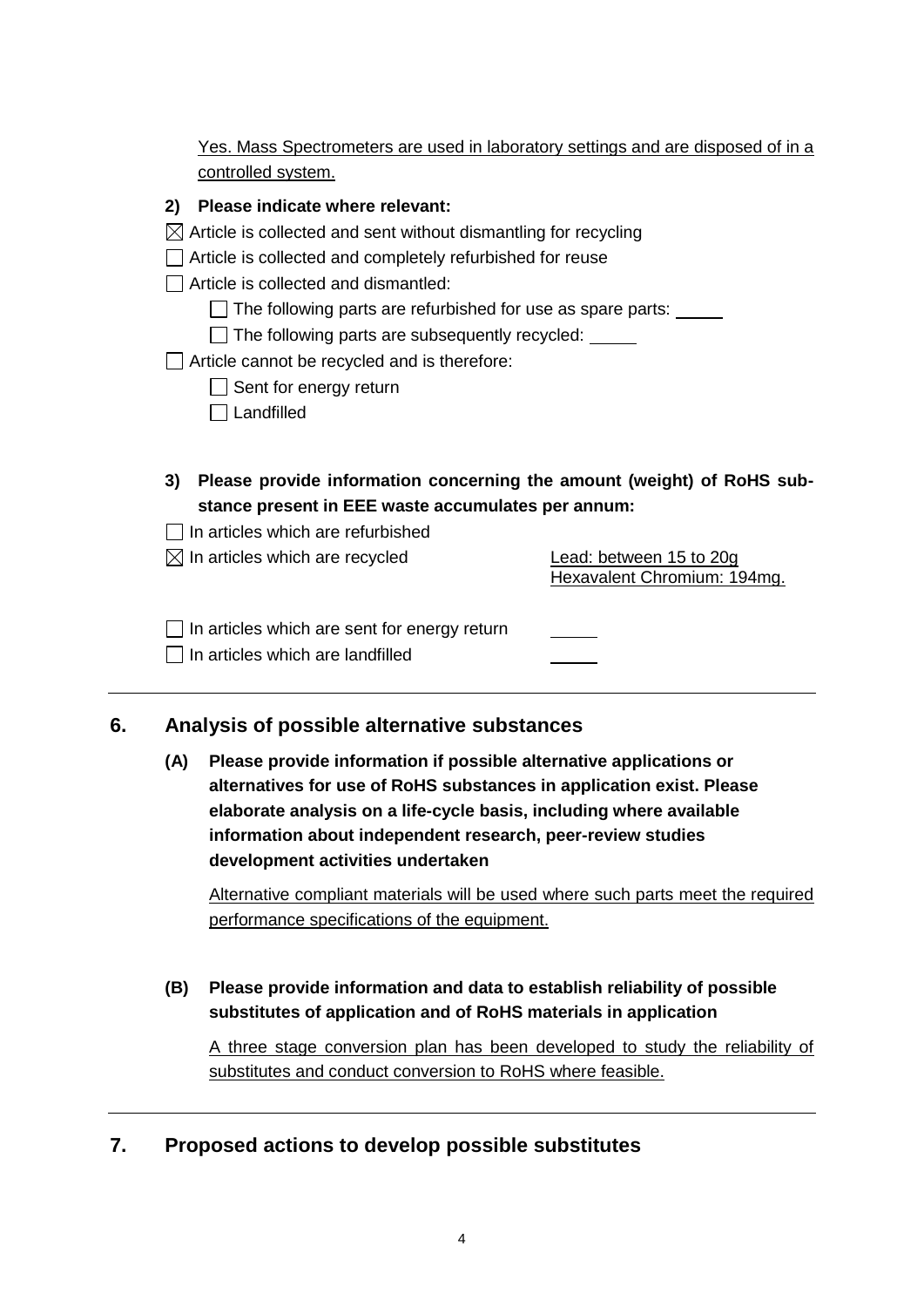**(A) Please provide information if actions have been taken to develop further possible alternatives for the application or alternatives for RoHS substances in the application.** 

A three stage conversion plan has been developed to study the reliability of substitutes and conduct conversion to RoHS where feasible with estimated duration of 24 months.

**(B) Please elaborate what stages are necessary for establishment of possible substitute and respective timeframe needed for completion of such stages.**

A three stage conversion plan has been developed to study the reliability of substitutes and conduct conversion to RoHS where feasible with estimated duration of 24 months.

# **8. Justification according to Article 5(1)(a):**

## **(A) Links to REACH: (substance + substitute)**

- 1) Do any of the following provisions apply to the application described under (A) and (C)? No
	- $\Box$  Authorisation

| ш<br>V<br>. г. |
|----------------|
|----------------|

- $\Box$  Candidate list
- $\Box$  Proposal inclusion Annex XIV
- Annex XIV

 $\Box$  Restriction

 $\Box$  Annex XVII

 $\Box$  Registry of intentions

 $\Box$  Registration

2) Provide REACH-relevant information received through the supply chain. Name of document: N/A

#### **(B) Elimination/substitution:**

1. Can the substance named under 4.(A)1 be eliminated?

|                 | $\Box$ Yes. Consequences?          |                                                               |
|-----------------|------------------------------------|---------------------------------------------------------------|
| $\boxtimes$ No. | Justification:                     | A three stage conversion plan has been                        |
|                 |                                    | developed to study the reliability of substitutes and conduct |
|                 | conversion to RoHS where feasible. |                                                               |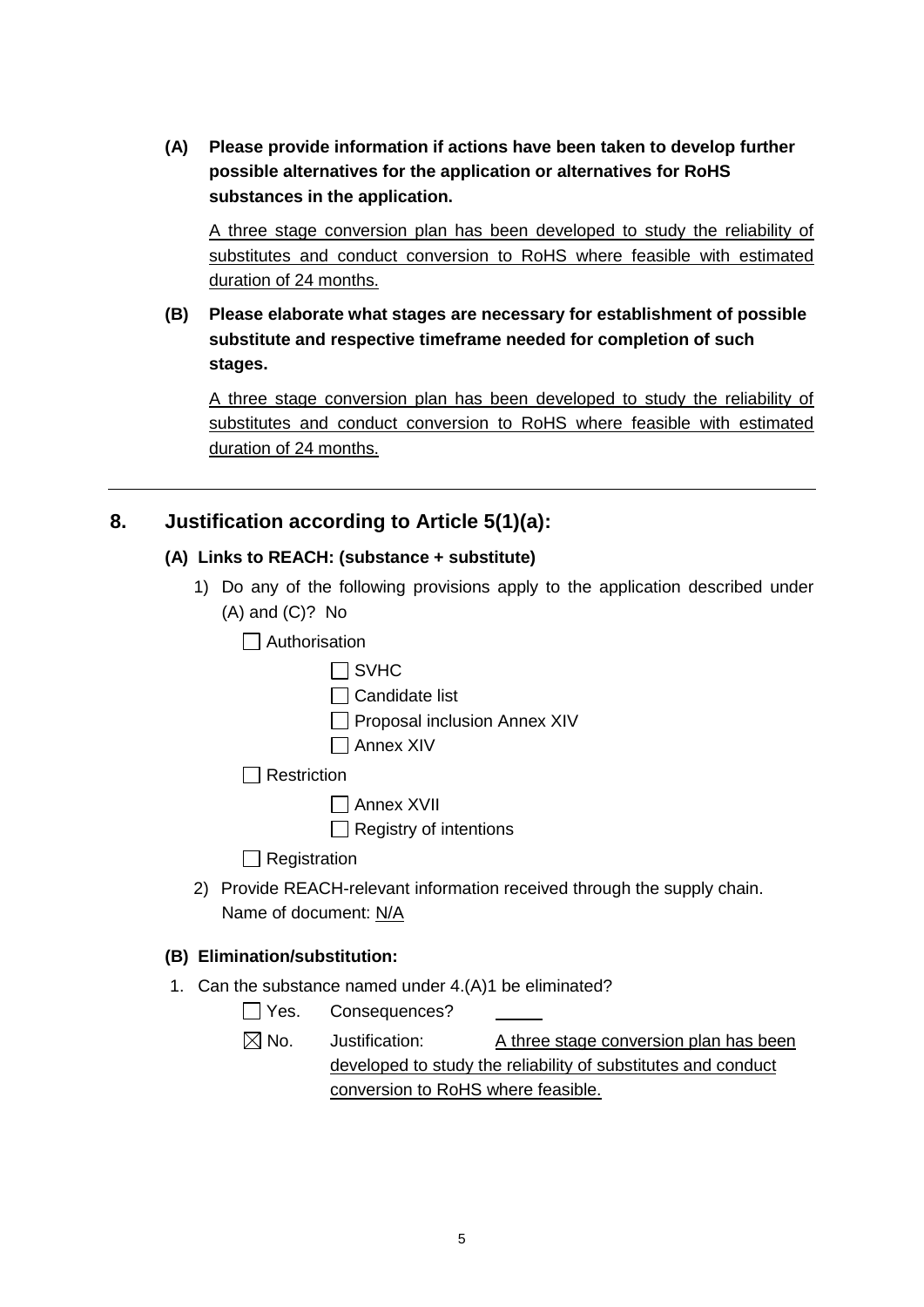2. Can the substance named under 4.(A)1 be substituted?

 $\Box$  Yes.

| $\Box$ Design changes:  |
|-------------------------|
| Other materials:        |
| $\Box$ Other substance: |

 $\boxtimes$  No.

Justification: A three stage conversion plan has been developed to study the reliability of substitutes and conduct conversion to RoHS where feasible.

- 3. Give details on the reliability of substitutes (technical data  $+$  information): A three stage conversion plan has been developed to study the reliability of substitutes and conduct conversion to RoHS where feasible.
- 4. Describe environmental assessment of substance from 4.(A)1 and possible substitutes with regard to
	- 1) Environmental impacts: None
	- 2) Health impacts: None
	- 3) Consumer safety impacts: None
- $\Rightarrow$  Do impacts of substitution outweigh benefits thereof? Please provide third-party verified assessment on this:

# **(C) Availability of substitutes:**

- a) Describe supply sources for substitutes: Standard supply chain sources
- b) Have you encountered problems with the availability? Describe: No
- c) Do you consider the price of the substitute to be a problem for the availability?

 $\Box$  Yes  $\boxtimes$  No

d) What conditions need to be fulfilled to ensure the availability? Standard supply chain conditions

## **(D) Socio-economic impact of substitution:**

- $\Rightarrow$  What kind of economic effects do you consider related to substitution?
	- Increase in direct production costs
	- $\Box$  Increase in fixed costs
	- $\Box$  Increase in overhead
	- $\Box$  Possible social impacts within the EU
	- $\Box$  Possible social impacts external to the EU

 $\boxtimes$  Other: Mass spectrometers have a significant positive social and economic impact to society. Mass spectrometers are analytical devices that are used to detect and quantify analytes in samples. Examples of applications that employ mass spectrometric techniques include: